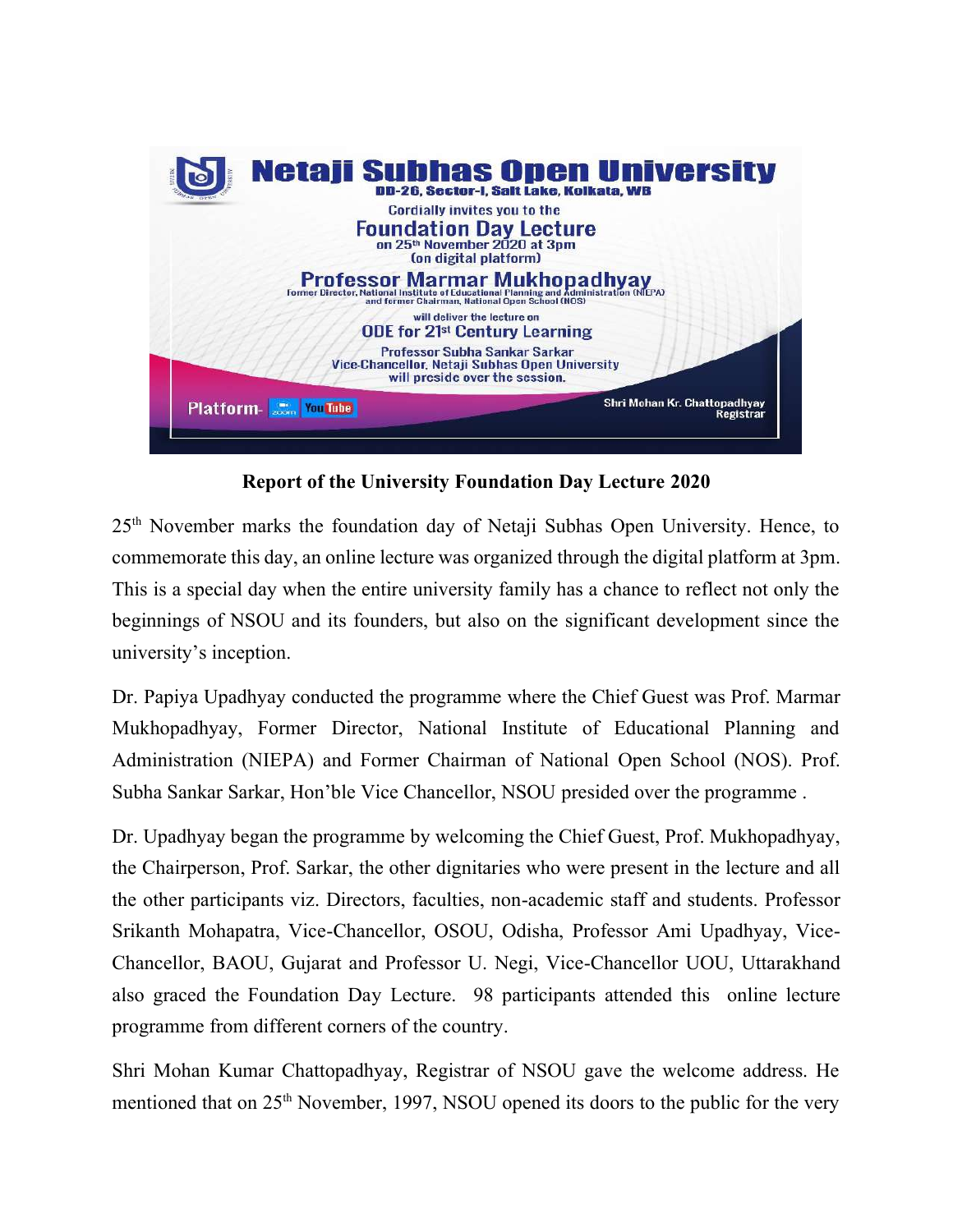first time and applauded all the members of the university for their continuous effort to keep its name flying high. Next, Shri Chattopadhyay introduced Prof. Mukhopadhyay and requested him to share his valuable insights on the day's lecture on Open and Distance Education for  $21<sup>st</sup>$  century.



Prof. Mukhopadhyay opined about the presence of various skills in the 21<sup>st</sup> century: learning and innovation skills in the form of critical and creative thinking, information, media and technology skills which is reflected through knowledge about Information and Communication Technology (ICT) and most importantly life and career skills where one learns social responsibility, leadership, responsibilities and ethics.

He mentioned how Open and Distance Education (ODE) has become increasingly important in the present scenario to tackle these types of skills. ODE is important for providing greater access to education, but it has also proved time and again to be a successful mode of higher education, although not necessarily recognized by students and government around the world. In a developing country like India, education is still a dream for many. Though we are living in the  $21<sup>st</sup>$  century, there are lots of barriers in the formal education system. As formal education is not so economical, non-formal education is gaining lots of importance in recent years. Distance education is a modern way of learning, allowing students to study within their own space and time without being physically present in the institution. Prof. Mukhopadhyay stressed upon the use of technology in every sphere of education for the benefit of the mass. He also discussed the  $6<sup>th</sup>$  generation ODE system where the e-learning holds the key position in the education system

Professor Anirban Ghosh in his brief presentation informed that this year the Centre for Internal Quality Assurance (CIQA) was given the responsibility to organize the university Foundation Day Lecture 2020. In this occasion, CIQA was privileged to publish the